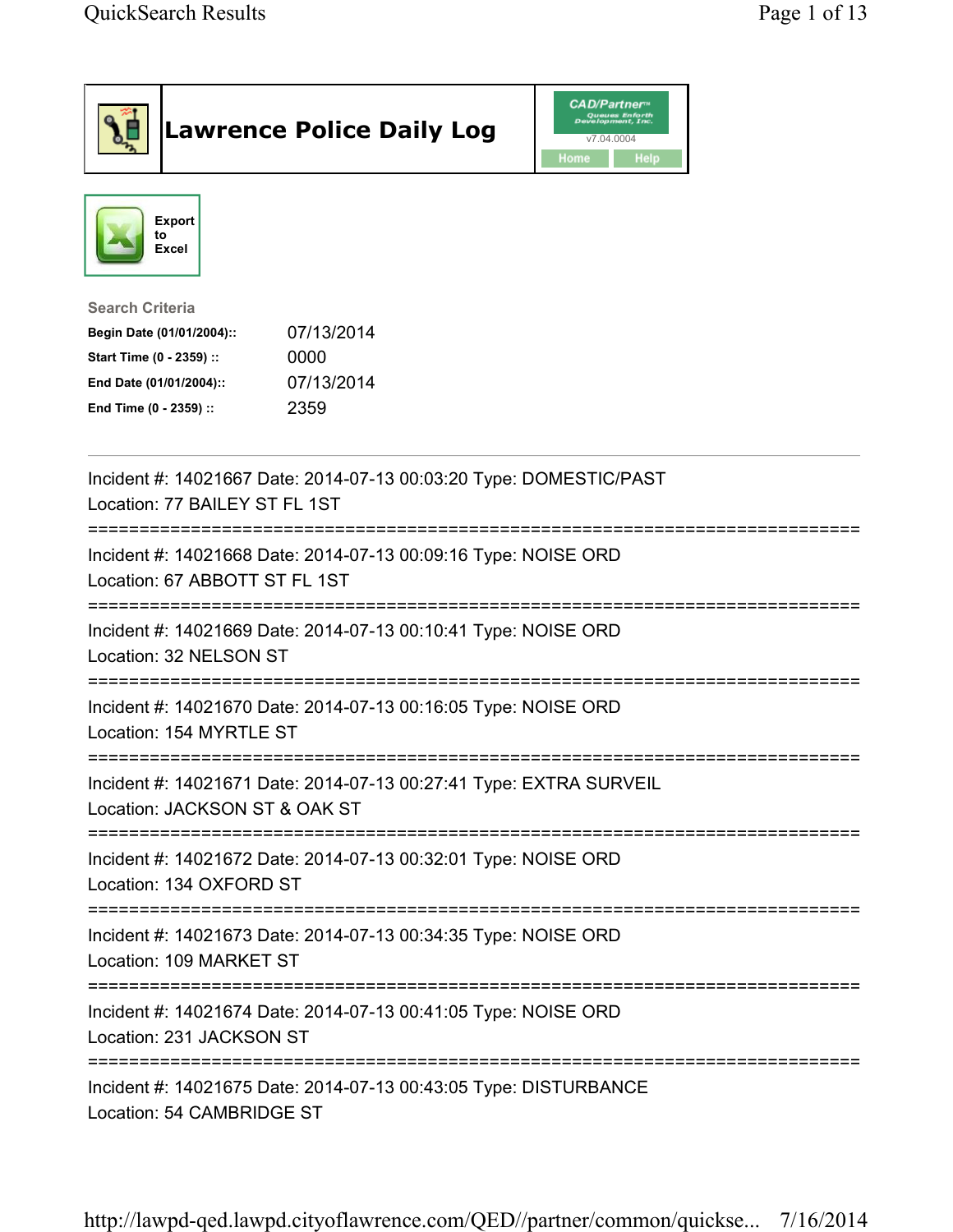| Incident #: 14021676 Date: 2014-07-13 00:45:48 Type: DK (DRUNK)<br>Location: 163 HIGH ST                                             |
|--------------------------------------------------------------------------------------------------------------------------------------|
| Incident #: 14021677 Date: 2014-07-13 00:52:08 Type: DISORDERLY<br>Location: 163 SALEM ST FL 3                                       |
| Incident #: 14021678 Date: 2014-07-13 00:56:54 Type: NOISE ORD<br>Location: 2 WOOD WY                                                |
| Incident #: 14021679 Date: 2014-07-13 00:57:24 Type: DOMESTIC/PROG<br>Location: 51 PEARL ST FL 2                                     |
| Incident #: 14021680 Date: 2014-07-13 01:04:59 Type: FIGHT<br>Location: 54 CAMBRIDGE ST                                              |
| ============================<br>Incident #: 14021681 Date: 2014-07-13 01:13:22 Type: A&B D/W PAST<br>Location: 139 JACKSON ST        |
| Incident #: 14021682 Date: 2014-07-13 01:15:18 Type: SUS PERS/MV<br>Location: 70 HAWLEY ST                                           |
| :===========================<br>Incident #: 14021683 Date: 2014-07-13 01:20:33 Type: HIT & RUN M/V<br>Location: LORING ST & SALEM ST |
| =================<br>Incident #: 14021686 Date: 2014-07-13 01:32:56 Type: HIT & RUN M/V<br>Location: MERRIMACK ST & PARKER ST        |
| Incident #: 14021685 Date: 2014-07-13 01:33:05 Type: DISORDERLY<br>Location: 28 SUMMER ST                                            |
| Incident #: 14021684 Date: 2014-07-13 01:33:06 Type: DISTURBANCE<br>Location: WENDYS / 55 HAMPSHIRE ST                               |
| Incident #: 14021687 Date: 2014-07-13 01:43:12 Type: SUS PERS/MV<br>Location: 68 JUNIPER ST                                          |
| ;=================================<br>Incident #: 14021688 Date: 2014-07-13 01:44:30 Type: DISORDERLY<br>Location: 2 BENNINGTON ST   |
| Incident #: 14021689 Date: 2014-07-13 01:50:47 Type: LOUD NOISE<br>Location: ECCEV CT 0 NIECMITLI CT                                 |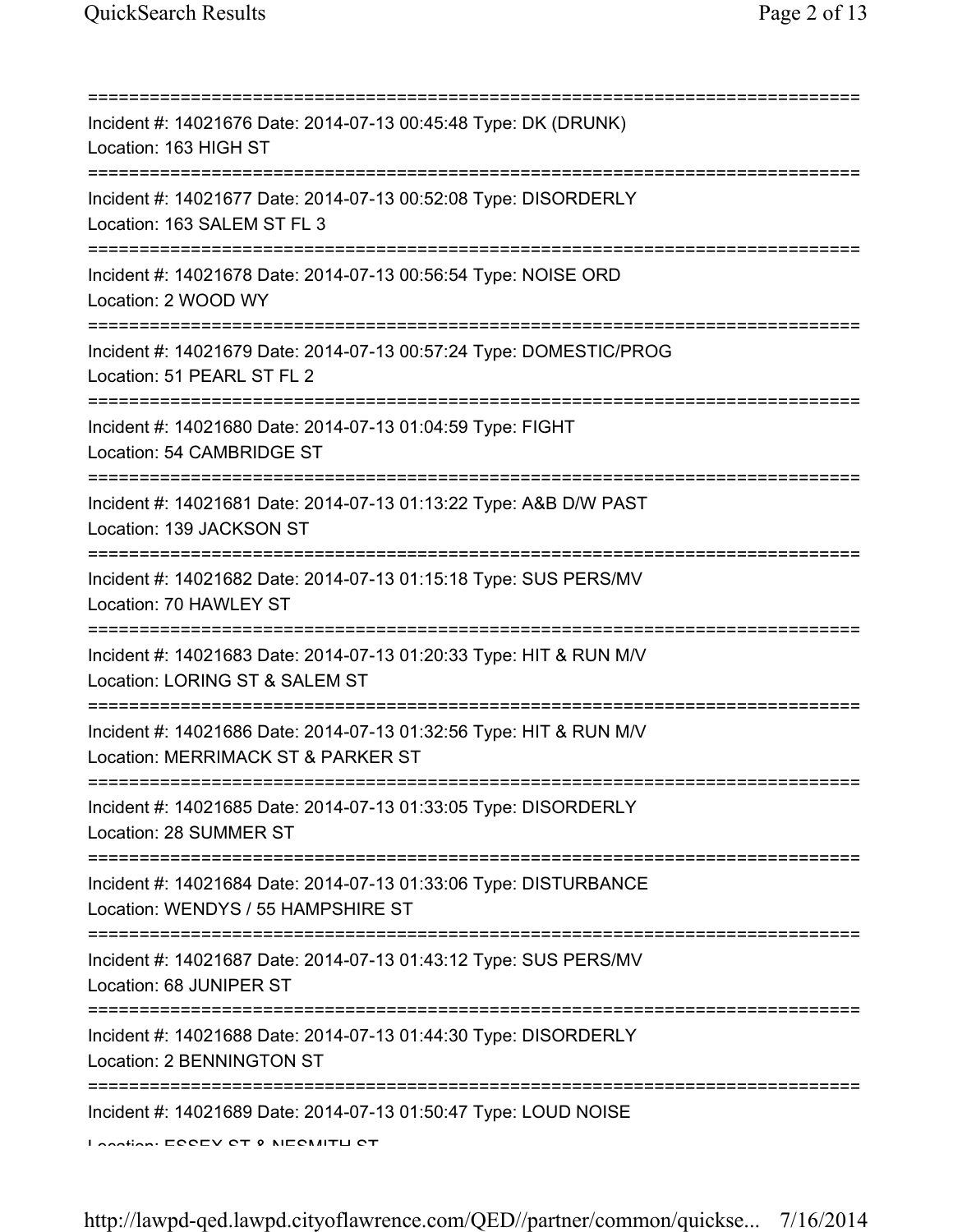| Incident #: 14021690 Date: 2014-07-13 02:00:00 Type: MAN DOWN<br>Location: 414 COMMON ST                                                |
|-----------------------------------------------------------------------------------------------------------------------------------------|
| Incident #: 14021691 Date: 2014-07-13 02:06:55 Type: ASSIST FIRE<br>Location: ANDOVER ST & BALLARD RD<br>===========================    |
| Incident #: 14021692 Date: 2014-07-13 02:16:50 Type: ALARMS<br>Location: 18 GREENFIELD ST                                               |
| Incident #: 14021693 Date: 2014-07-13 02:18:34 Type: DISTURBANCE<br>Location: 49 CEDAR ST<br>=====================================      |
| Incident #: 14021694 Date: 2014-07-13 02:28:01 Type: NOISE ORD<br>Location: 171 HIGH ST                                                 |
| Incident #: 14021695 Date: 2014-07-13 02:30:32 Type: NOISE ORD<br>Location: 31 DURHAM ST FL 3                                           |
| Incident #: 14021696 Date: 2014-07-13 02:41:16 Type: NOISE ORD<br>Location: 50 ISLAND ST                                                |
| ----------------------------------<br>Incident #: 14021697 Date: 2014-07-13 02:57:29 Type: NOISE ORD<br>Location: 86 BAILEY ST FL 2     |
| Incident #: 14021698 Date: 2014-07-13 03:20:03 Type: M/V STOP<br>Location: HAVERHILL ST & IRENE ST                                      |
| Incident #: 14021699 Date: 2014-07-13 03:37:57 Type: NOISE ORD<br>Location: 9 PROVIDENCE ST FL 3                                        |
| Incident #: 14021700 Date: 2014-07-13 03:40:57 Type: MAL DAMAGE<br>Location: TEDESCHIS / 208 S BROADWAY                                 |
| Incident #: 14021701 Date: 2014-07-13 03:43:57 Type: UNWANTEDGUEST<br>Location: 35 BROOK ST FL 2                                        |
| =====================================<br>Incident #: 14021702 Date: 2014-07-13 03:52:59 Type: DISTURBANCE<br>Location: 73 BUNKERHILL ST |
| Incident #: 14021703 Date: 2014-07-13 04:14:19 Type: MAL DAMG PROG                                                                      |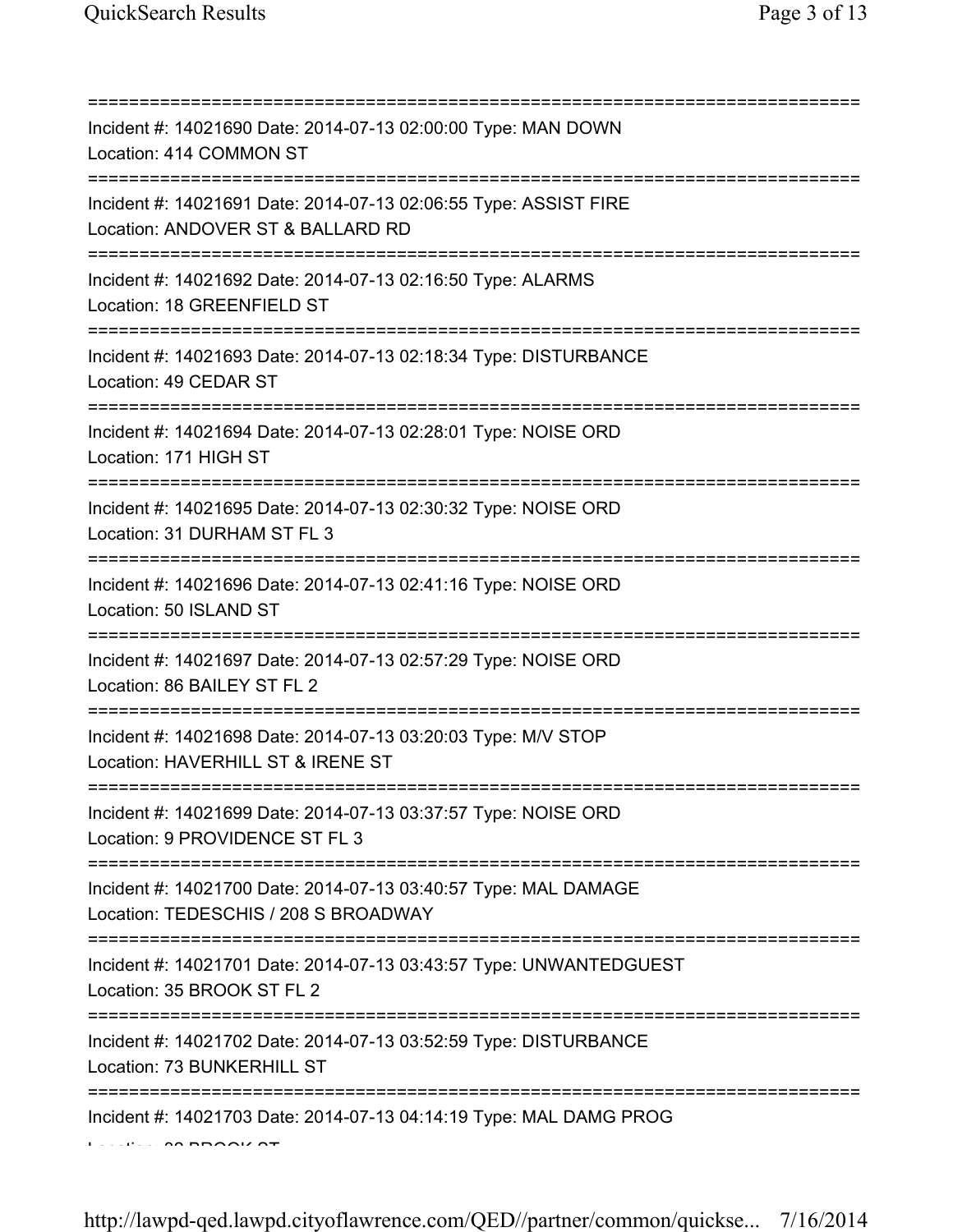=========================================================================== Incident #: 14021704 Date: 2014-07-13 04:15:14 Type: TOW OF M/V Location: HAMPSHIRE ST & LOWELL ST =========================================================================== Incident #: 14021705 Date: 2014-07-13 04:47:47 Type: NOISE ORD Location: 394 HOWARD ST =========================================================================== Incident #: 14021706 Date: 2014-07-13 05:05:09 Type: MV/BLOCKING Location: 536 ANDOVER ST =========================================================================== Incident #: 14021707 Date: 2014-07-13 06:32:46 Type: ALARMS Location: LAWRENCE HIGH SCHOOL / 71 N PARISH RD =========================================================================== Incident #: 14021708 Date: 2014-07-13 07:20:32 Type: ALARMS Location: 117 LEROY AV =========================================================================== Incident #: 14021709 Date: 2014-07-13 07:40:14 Type: MAN DOWN Location: PARKER ST & SPRINGFIELD ST =========================================================================== Incident #: 14021710 Date: 2014-07-13 08:13:55 Type: UNATENEDCHILD Location: 351 BROADWAY =========================================================================== Incident #: 14021711 Date: 2014-07-13 08:15:17 Type: ALARMS Location: SOUTH UNION MEAT MARKET / 127 S UNION ST =========================================================================== Incident #: 14021712 Date: 2014-07-13 08:15:33 Type: STOL/MV/PAS Location: 366 LOWELL ST =========================================================================== Incident #: 14021713 Date: 2014-07-13 08:32:57 Type: ALARMS Location: RODRIGUEZ RESIDENCE / 29 OLIVE AV =========================================================================== Incident #: 14021714 Date: 2014-07-13 08:34:02 Type: B&E/MV/PAST Location: 232 COMMON ST =========================================================================== Incident #: 14021715 Date: 2014-07-13 08:47:59 Type: ALARMS Location: LORENZO BUILDING / 599 CANAL ST =========================================================================== Incident #: 14021716 Date: 2014-07-13 08:52:55 Type: SPECIAL CHECK Location: 19 WASHINGTON ST =========================================================================== Incident #: 14021717 Date: 2014-07-13 09:15:06 Type: NEIGHBOR PROB Location: 103 EXCHANGE ST FL 1STFL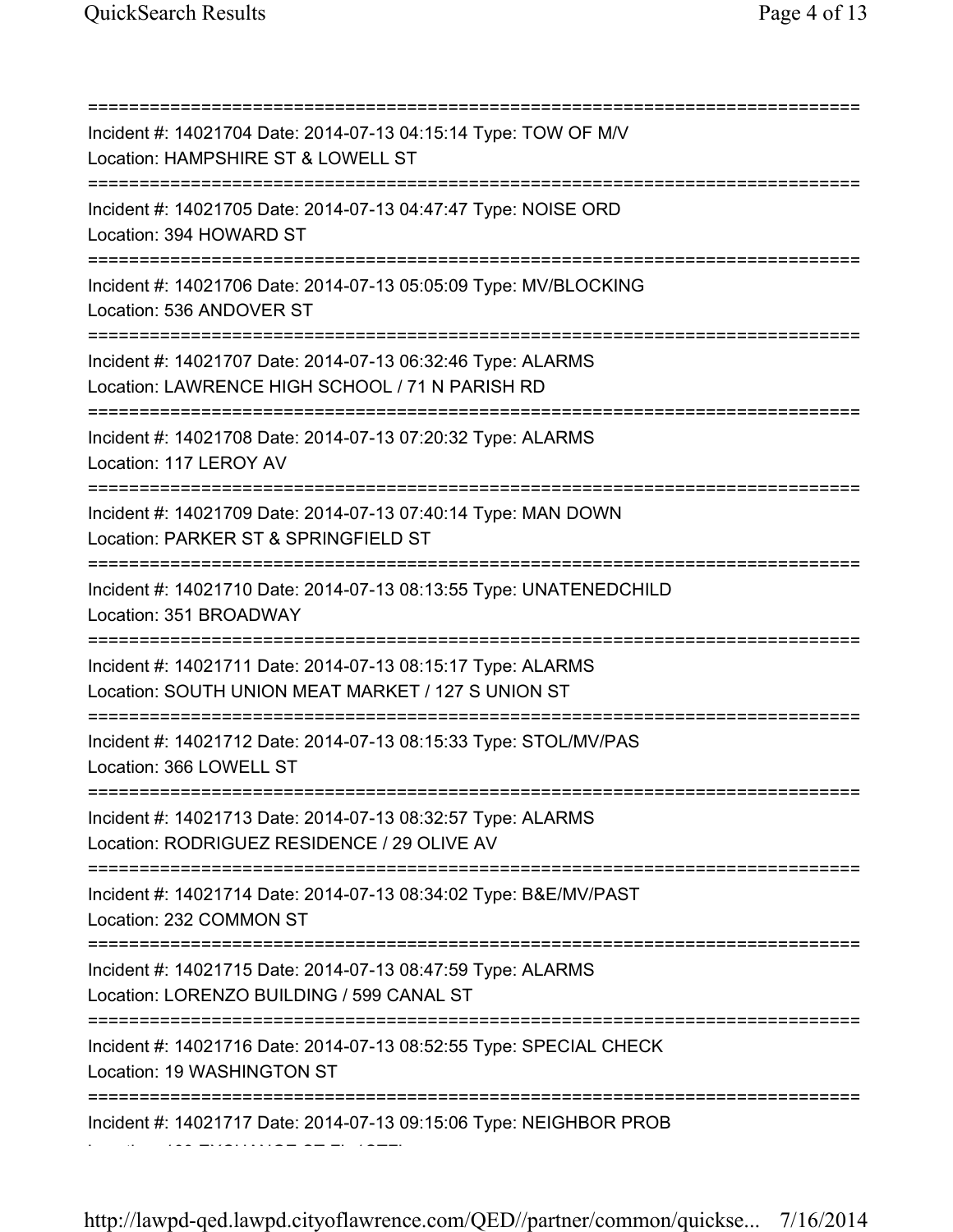=========================================================================== Incident #: 14021718 Date: 2014-07-13 09:21:28 Type: ALARM/BURG Location: MENDEZ RESD / 77 MYRTLE ST =========================================================================== Incident #: 14021719 Date: 2014-07-13 09:37:31 Type: B&E/MV/PAST Location: 200 COMMON ST =========================================================================== Incident #: 14021720 Date: 2014-07-13 10:01:46 Type: DOMESTIC/PROG Location: DORCHESTER ST & PHILLIPS ST =========================================================================== Incident #: 14021721 Date: 2014-07-13 10:04:27 Type: ALARM/BURG Location: POLISH-AMERICAN CLUB / 23 MONMOUTH ST =========================================================================== Incident #: 14021722 Date: 2014-07-13 10:10:14 Type: M/V STOP Location: BOXFORD ST & WINTHROP AV =========================================================================== Incident #: 14021729 Date: 2014-07-13 10:37:06 Type: HIT & RUN M/V Location: 41 SUMMER ST =========================================================================== Incident #: 14021723 Date: 2014-07-13 10:37:45 Type: 209A/SERVE Location: 27 ROBINSON CT =========================================================================== Incident #: 14021724 Date: 2014-07-13 10:40:09 Type: RECOV/STOL/MV Location: COADY'S TOWING SERVICE / 139 MARSTON ST =========================================================================== Incident #: 14021725 Date: 2014-07-13 10:41:06 Type: ANIMAL COMPL Location: 1 GENERAL ST =========================================================================== Incident #: 14021726 Date: 2014-07-13 10:51:52 Type: SUS PERS/MV Location: MARKET ST & S UNION ST =========================================================================== Incident #: 14021727 Date: 2014-07-13 10:57:41 Type: 209A/SERVE Location: 230 WATER ST =========================================================================== Incident #: 14021728 Date: 2014-07-13 11:02:21 Type: DISTURBANCE Location: 18 SPRINGFIELD ST FL 3RDFL =========================================================================== Incident #: 14021730 Date: 2014-07-13 11:34:27 Type: KEEP PEACE Location: 5 WASHINGTON ST =========================================================================== Incident #: 14021731 Date: 2014-07-13 11:52:58 Type: B&E/PAST

http://lawpd-qed.lawpd.cityoflawrence.com/QED//partner/common/quickse... 7/16/2014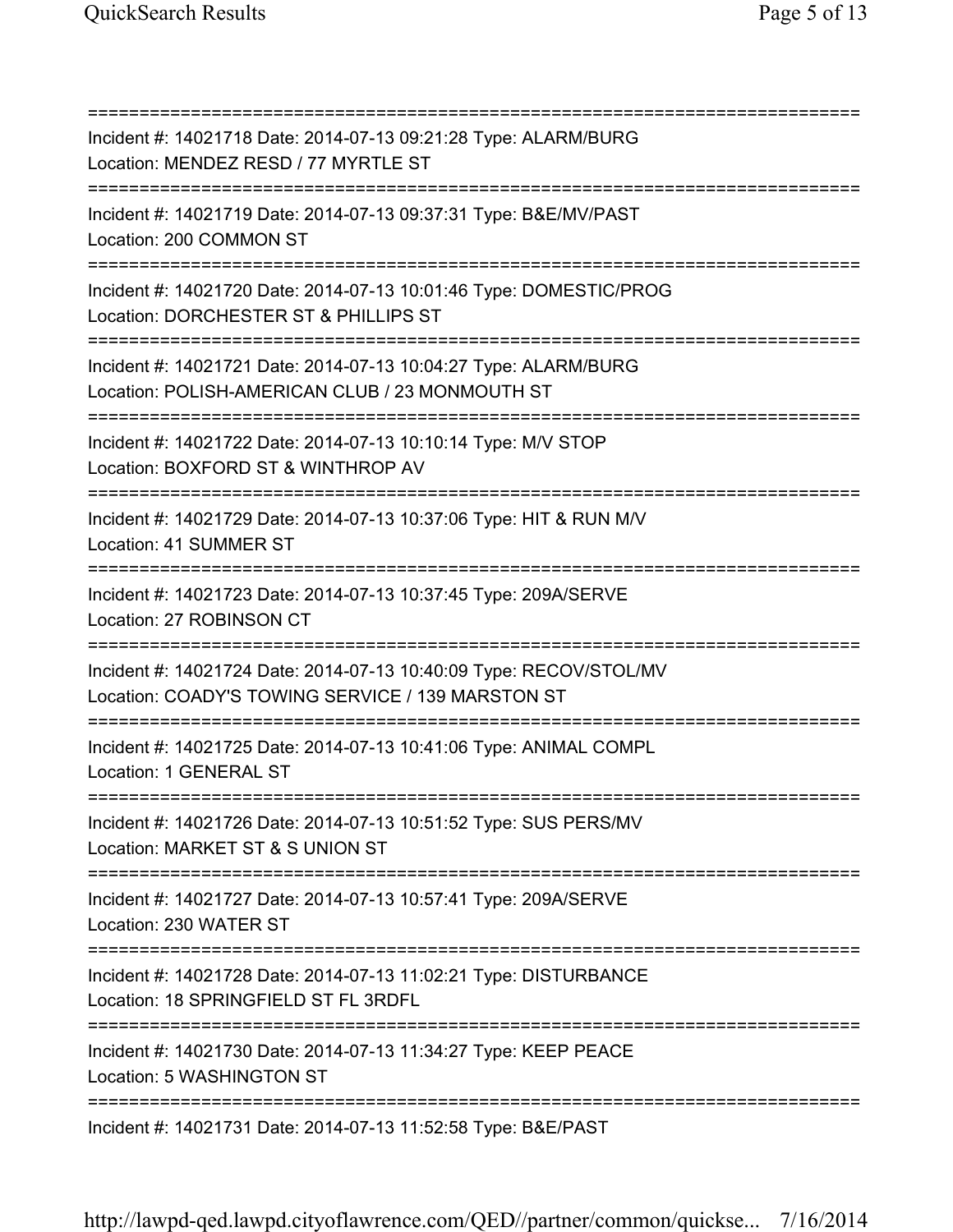=========================================================================== Incident #: 14021732 Date: 2014-07-13 11:56:05 Type: MV/BLOCKING Location: 342 LOWELL ST =========================================================================== Incident #: 14021733 Date: 2014-07-13 12:02:39 Type: ALARM/BURG Location: 40 SMITH ST =========================================================================== Incident #: 14021735 Date: 2014-07-13 12:34:28 Type: HIT & RUN M/V Location: BROADWAY & HAVERHILL ST =========================================================================== Incident #: 14021734 Date: 2014-07-13 12:41:47 Type: HIT & RUN M/V Location: PARTHUM SCHOOL / 255 E HAVERHILL ST =========================================================================== Incident #: 14021736 Date: 2014-07-13 12:43:38 Type: B&E/MV/PAST Location: MARGIN ST & MELVIN ST =========================================================================== Incident #: 14021737 Date: 2014-07-13 12:46:51 Type: 209A/SERVE Location: 1 CHERRY ST =========================================================================== Incident #: 14021738 Date: 2014-07-13 12:48:35 Type: WARRANT SERVE Location: 38 CHELMSFORD ST =========================================================================== Incident #: 14021739 Date: 2014-07-13 12:59:27 Type: ALARM/BURG Location: HERNANDEZ RESD / 123 OXFORD ST =========================================================================== Incident #: 14021740 Date: 2014-07-13 13:15:25 Type: MEDIC SUPPORT Location: S BROADWAY & SHATTUCK ST =========================================================================== Incident #: 14021741 Date: 2014-07-13 13:18:01 Type: ALARM/BURG Location: BROGNA RESD / 106 LEROY AV =========================================================================== Incident #: 14021746 Date: 2014-07-13 13:24:53 Type: MAL DAMAGE Location: THRONDIKE ST =========================================================================== Incident #: 14021742 Date: 2014-07-13 13:38:06 Type: TRESPASSING Location: 45 BROADWAY =========================================================================== Incident #: 14021743 Date: 2014-07-13 13:39:03 Type: NOTIFICATION Location: 45 BEACON ST =========================================================================== Incident #: 14021744 Date: 2014-07-13 13:39:46 Type: INVEST CONT

http://lawpd-qed.lawpd.cityoflawrence.com/QED//partner/common/quickse... 7/16/2014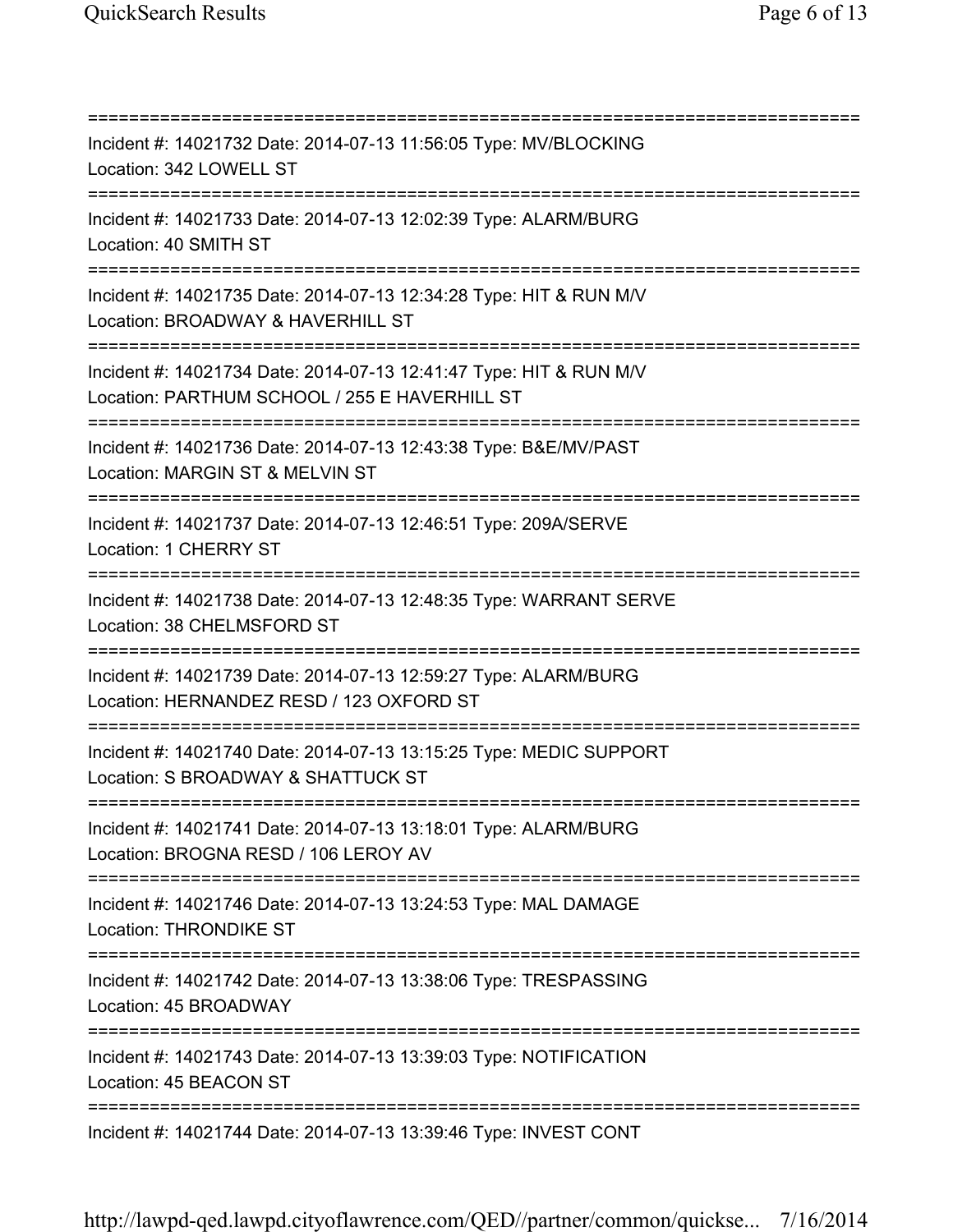Location: 19 SPRUCE ST =========================================================================== Incident #: 14021745 Date: 2014-07-13 13:41:08 Type: M/V STOP Location: PHILLIPS ST & WINTHROP AV =========================================================================== Incident #: 14021747 Date: 2014-07-13 13:46:10 Type: SUS PERS/MV Location: AMES ST & PROVIDENCE ST =========================================================================== Incident #: 14021749 Date: 2014-07-13 13:55:22 Type: B&E/MV/PAST Location: 2 FITZ ST =========================================================================== Incident #: 14021748 Date: 2014-07-13 13:57:14 Type: M/V STOP Location: BANK OF AMERICA / 67 WINTHROP AV =========================================================================== Incident #: 14021750 Date: 2014-07-13 14:05:45 Type: 209A/SERVE Location: 138 S UNION ST =========================================================================== Incident #: 14021751 Date: 2014-07-13 14:09:28 Type: 209A/SERVE Location: 286 FARNHAM ST =========================================================================== Incident #: 14021752 Date: 2014-07-13 14:10:37 Type: SPECIAL CHECK Location: 29 WASHINGTON ST =========================================================================== Incident #: 14021753 Date: 2014-07-13 14:15:19 Type: AUTO ACC/NO PI Location: MARGIN ST & MELVIN ST =========================================================================== Incident #: 14021756 Date: 2014-07-13 14:19:35 Type: 209A/VIOLATION Location: 25 BUTLER ST FL 1 =========================================================================== Incident #: 14021754 Date: 2014-07-13 14:25:11 Type: UNWANTEDGUEST Location: 59 BROOK ST =========================================================================== Incident #: 14021755 Date: 2014-07-13 14:27:08 Type: M/V STOP Location: 55 WINTHROP AV =========================================================================== Incident #: 14021757 Date: 2014-07-13 14:36:43 Type: AUTO ACC/NO PI Location: 6 TRENTON ST =========================================================================== Incident #: 14021758 Date: 2014-07-13 14:38:05 Type: UNWANTEDGUEST Location: 55 HAWLEY ST FL 3RD =========================================================================== Incident #: 14021759 Date: 2014 07 13 14:38:49 Type: AUTO ACC/NO PI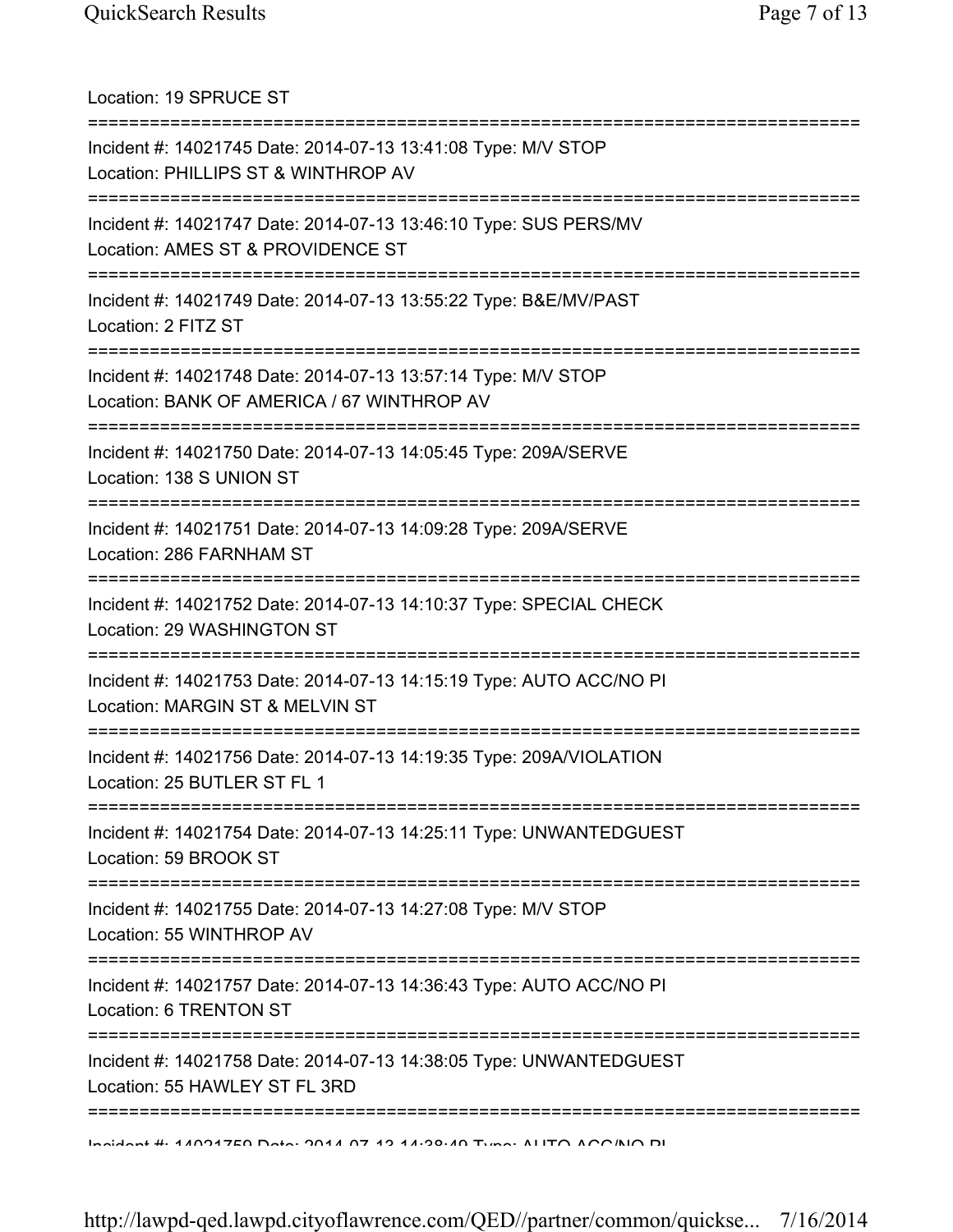| Location: 2 LEXINGTON ST<br>======================                                                                                             |
|------------------------------------------------------------------------------------------------------------------------------------------------|
| Incident #: 14021760 Date: 2014-07-13 14:46:21 Type: M/V STOP<br>Location: 73 WINTHROP AV<br>====================================              |
| Incident #: 14021761 Date: 2014-07-13 14:50:52 Type: NEIGHBOR PROB<br>Location: 20 DANA ST                                                     |
| Incident #: 14021762 Date: 2014-07-13 14:57:26 Type: AMBULANCE ASSSI<br>Location: 5 JACKSON CT                                                 |
| Incident #: 14021763 Date: 2014-07-13 14:58:17 Type: UNWANTEDGUEST<br>Location: 715 HAVERHILL ST FL 2NDFL                                      |
| Incident #: 14021764 Date: 2014-07-13 14:59:24 Type: NOISE ORD<br>Location: 224 BOXFORD ST                                                     |
| Incident #: 14021765 Date: 2014-07-13 15:14:59 Type: ALARM/BURG<br>Location: 70 SAUNDERS ST #1                                                 |
| Incident #: 14021766 Date: 2014-07-13 15:28:46 Type: M/V STOP<br>Location: BOXFORD ST & S UNION ST                                             |
| Incident #: 14021767 Date: 2014-07-13 15:51:28 Type: AUTO ACC/NO PI<br>Location: LAWRENCE ST & MAPLE ST<br>=======================             |
| Incident #: 14021769 Date: 2014-07-13 15:54:36 Type: MISSING PERS<br>Location: 48 HOLLY ST<br>====================================             |
| ==============================<br>Incident #: 14021768 Date: 2014-07-13 15:58:47 Type: ALARM/BURG<br>Location: LORENZO BUILDING / 599 CANAL ST |
| ======================<br>Incident #: 14021770 Date: 2014-07-13 16:02:35 Type: GENERAL SERV<br>Location: 40 WEARE ST                           |
| Incident #: 14021771 Date: 2014-07-13 16:21:09 Type: NOISE ORD<br>Location: 78 GROTON ST<br>=======================                            |
| Incident #: 14021772 Date: 2014-07-13 16:32:55 Type: STOL/MV/PAS<br>Location: 3 WENDELL ST                                                     |
| $1.11.11$ $1.1004770$ $D.11$ $D.044$ $D.740$ $D.00$ $D.7$                                                                                      |

http://lawpd-qed.lawpd.cityoflawrence.com/QED//partner/common/quickse... 7/16/2014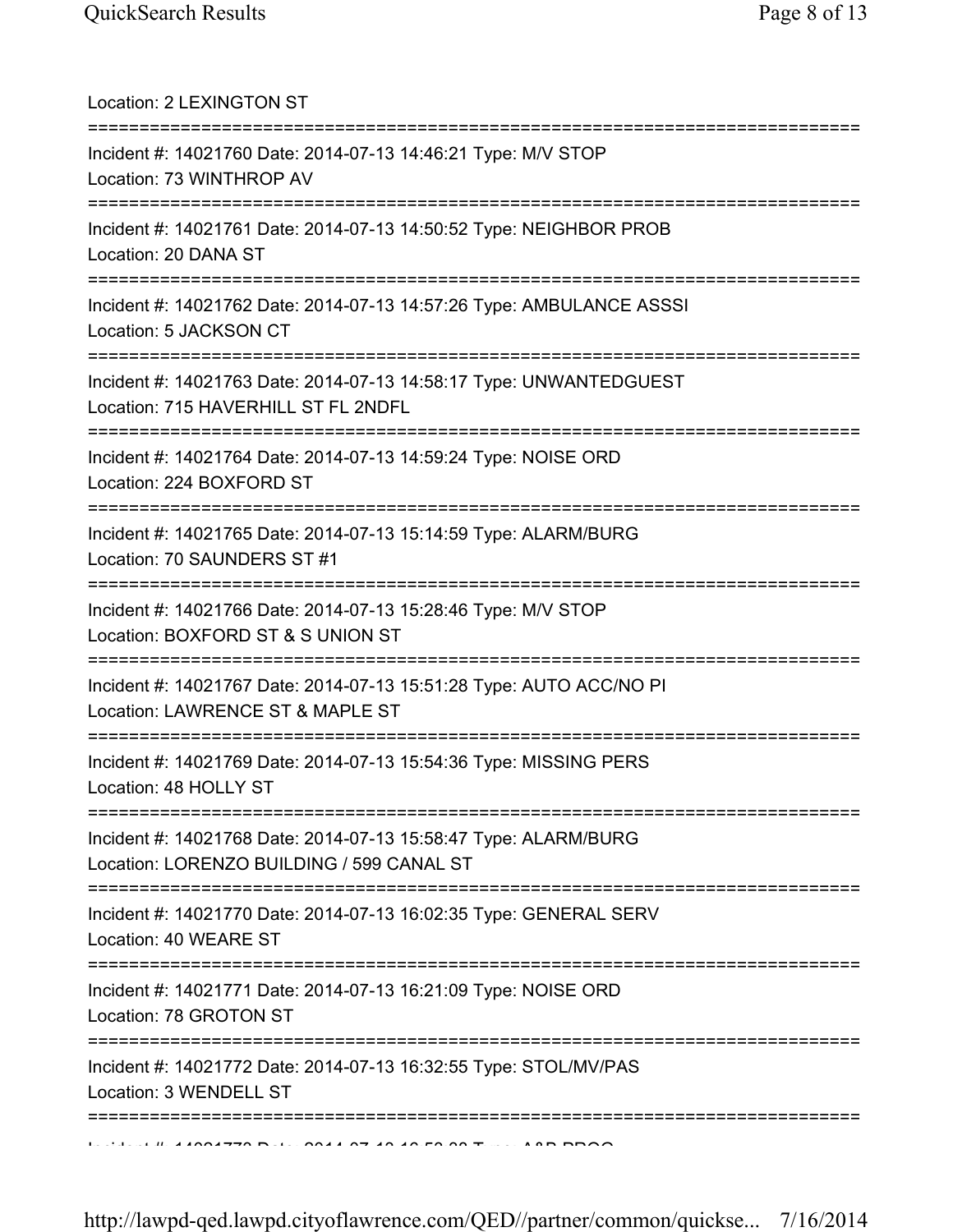| Location: 24 SHERIDAN ST FL 3RDFL<br>======================================                                                      |
|----------------------------------------------------------------------------------------------------------------------------------|
| Incident #: 14021774 Date: 2014-07-13 17:02:37 Type: KEEP PEACE<br>Location: 31 CHICKERING ST<br>=============================== |
| Incident #: 14021775 Date: 2014-07-13 17:19:49 Type: NOISE ORD<br>Location: MILTON ST & PEARL ST                                 |
| Incident #: 14021777 Date: 2014-07-13 17:47:16 Type: NOISE ORD<br>Location: 42 EXCHANGE ST                                       |
| Incident #: 14021776 Date: 2014-07-13 17:47:28 Type: NOISE ORD<br>Location: 78 GROTON ST                                         |
| Incident #: 14021778 Date: 2014-07-13 17:59:03 Type: MEDIC SUPPORT<br>Location: LAWRENCE GENERAL HOSPITAL / 1 GENERAL ST         |
| Incident #: 14021779 Date: 2014-07-13 18:05:23 Type: NOISE ORD<br>Location: 40 KINGSTON ST                                       |
| Incident #: 14021780 Date: 2014-07-13 18:12:50 Type: NOISE ORD<br>Location: 154 MYRTLE ST                                        |
| Incident #: 14021781 Date: 2014-07-13 18:14:52 Type: 911 HANG UP<br>Location: 305 ERVING AV                                      |
| Incident #: 14021782 Date: 2014-07-13 18:18:13 Type: DOMESTIC/PROG<br>Location: FAMILY DOLLAR / 700 ESSEX ST                     |
| Incident #: 14021783 Date: 2014-07-13 18:21:01 Type: ALARM/BURG<br>Location: LORENZO BUILDING / 599 CANAL ST                     |
| ===========================<br>Incident #: 14021784 Date: 2014-07-13 18:27:44 Type: ALARM/BURG<br>Location: 473 BROADWAY         |
| Incident #: 14021785 Date: 2014-07-13 18:30:49 Type: NOISE ORD<br>Location: 10 HAVERHILL ST                                      |
| Incident #: 14021786 Date: 2014-07-13 18:49:53 Type: DISTURBANCE<br>Location: 24 SHERIDAN ST                                     |
| ===============                                                                                                                  |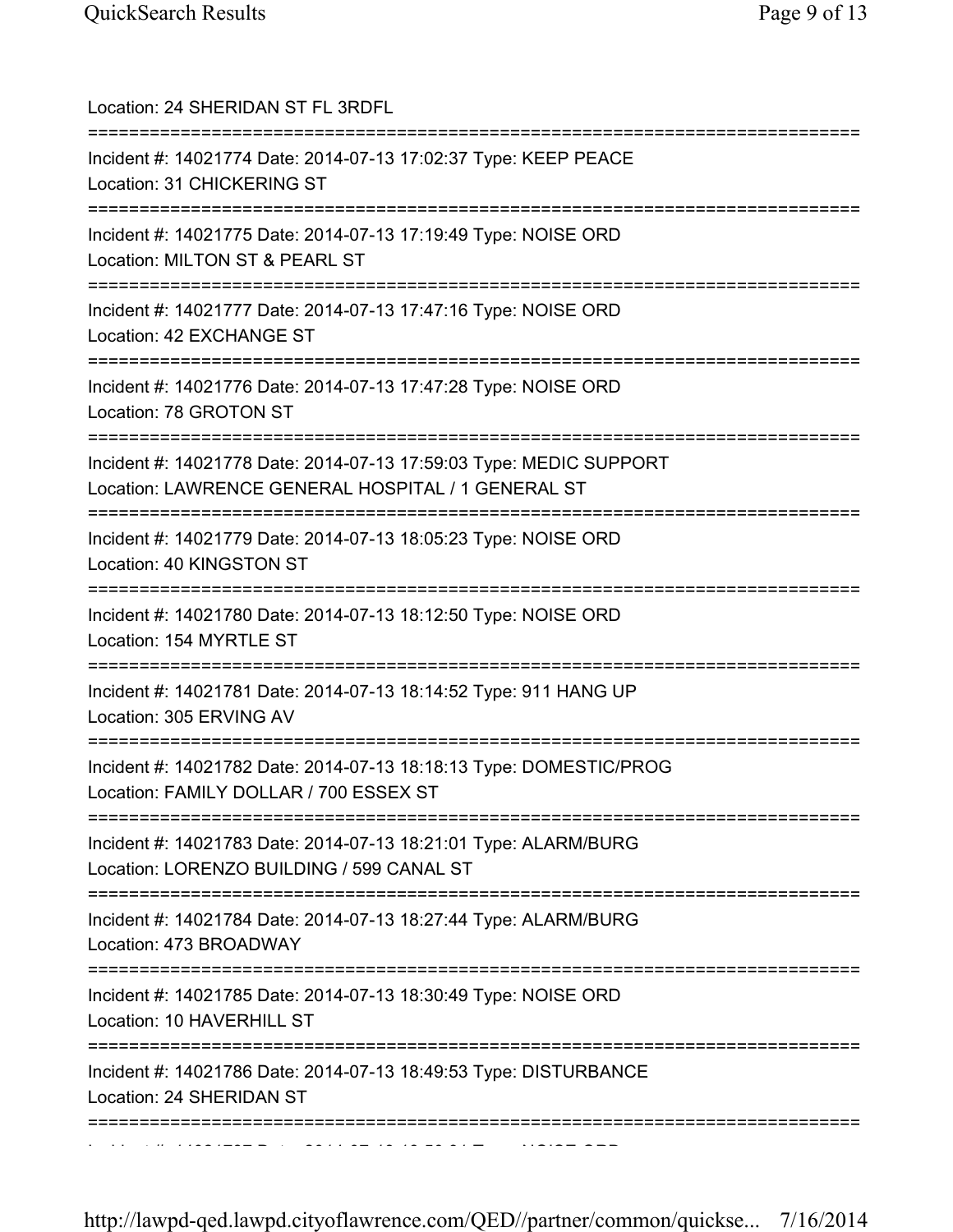Location: 40 KINGSTON ST =========================================================================== Incident #: 14021788 Date: 2014-07-13 18:54:18 Type: INVESTIGATION Location: EVERETT ST & ROWE ST =========================================================================== Incident #: 14021789 Date: 2014-07-13 19:02:25 Type: NOISE ORD Location: ESSEX ST & JACKSON ST =========================================================================== Incident #: 14021790 Date: 2014-07-13 19:10:16 Type: M/V STOP Location: MERRIMACK ST & S BROADWAY =========================================================================== Incident #: 14021791 Date: 2014-07-13 19:14:31 Type: EXTRA SURVEIL Location: SPRINGFIELD ST =========================================================================== Incident #: 14021792 Date: 2014-07-13 19:31:19 Type: MEDIC SUPPORT Location: SOUTH COMMON PARK =========================================================================== Incident #: 14021793 Date: 2014-07-13 19:32:54 Type: ALARMS Location: 34 HAVERHILL ST =========================================================================== Incident #: 14021794 Date: 2014-07-13 19:41:23 Type: FIGHT Location: 53 BELLEVUE ST =========================================================================== Incident #: 14021795 Date: 2014-07-13 19:41:59 Type: DISTURBANCE Location: 1088 ESSEX ST =========================================================================== Incident #: 14021796 Date: 2014-07-13 19:45:58 Type: NOISE ORD Location: 90 FARNHAM ST =========================================================================== Incident #: 14021797 Date: 2014-07-13 19:49:54 Type: RECOV/STOL/MV Location: 47 THORNTON ST =========================================================================== Incident #: 14021798 Date: 2014-07-13 20:08:05 Type: AUTO ACC/PED Location: 70 MELVIN ST =========================================================================== Incident #: 14021799 Date: 2014-07-13 20:43:56 Type: BUILDING FIRE Location: 103 FOSTER ST =========================================================================== Incident #: 14021801 Date: 2014-07-13 20:45:43 Type: DRUG VIO Location: 919 ESSEX ST ===========================================================================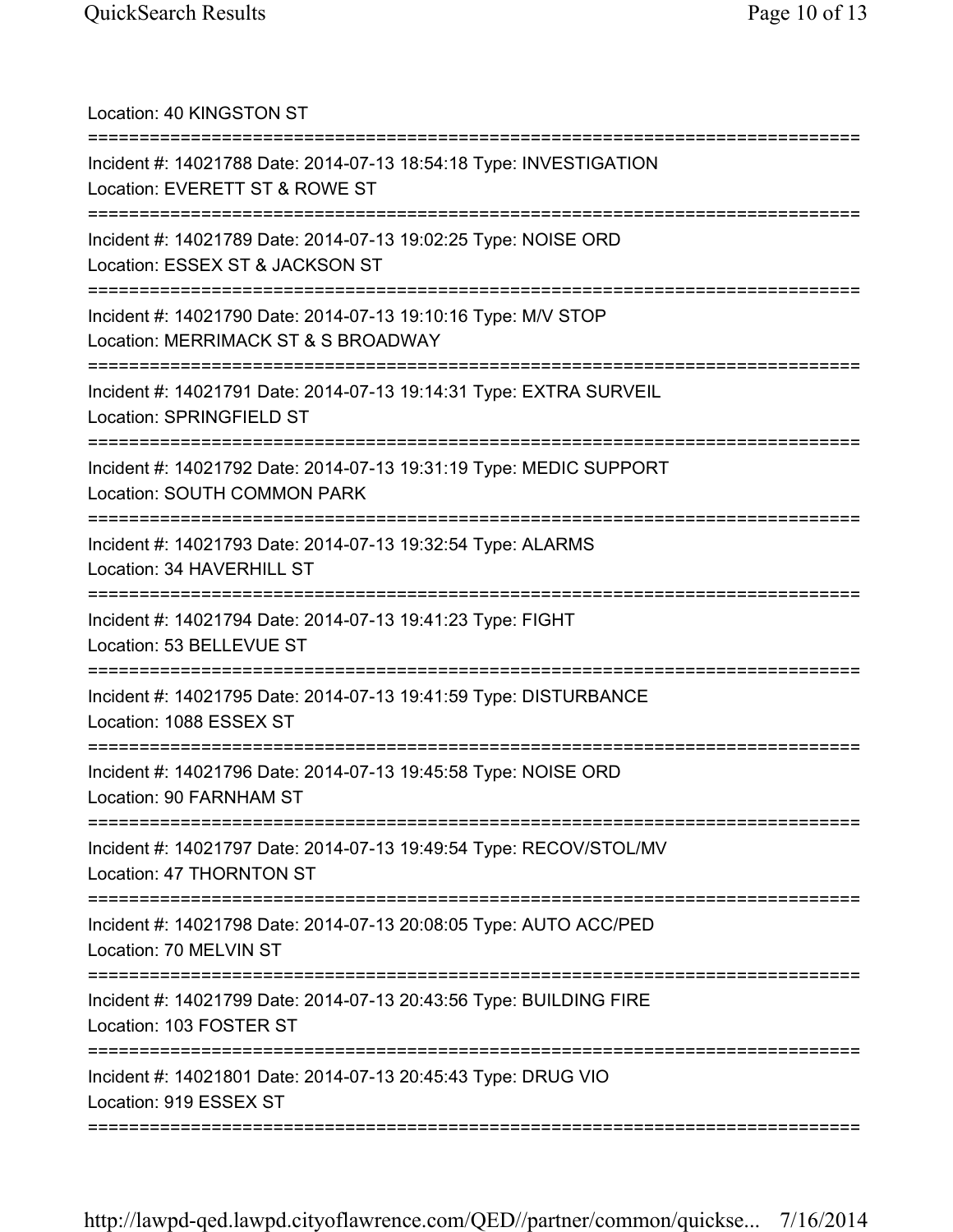| Location: 311 WATER ST #10<br>======================                                                                                |
|-------------------------------------------------------------------------------------------------------------------------------------|
| Incident #: 14021802 Date: 2014-07-13 20:48:22 Type: NOISE ORD<br>Location: 82 FARLEY ST                                            |
| Incident #: 14021803 Date: 2014-07-13 20:56:28 Type: DRUG OVERDOSE<br>Location: 32 LAWRENCE ST<br>================================= |
| Incident #: 14021804 Date: 2014-07-13 21:00:20 Type: FIGHT<br>Location: 82 FARLEY ST                                                |
| Incident #: 14021806 Date: 2014-07-13 21:05:14 Type: EXTRA SURVEIL<br>Location: WASHINGTON ST                                       |
| Incident #: 14021805 Date: 2014-07-13 21:05:19 Type: NOISE ORD<br>Location: WEST ST & WILLOUGHBY ST                                 |
| Incident #: 14021807 Date: 2014-07-13 21:07:36 Type: FIGHT<br>Location: 83 FARLEY ST<br>=====================================       |
| Incident #: 14021808 Date: 2014-07-13 21:10:30 Type: NOISE ORD<br>Location: 10 CHESTNUT ST                                          |
| Incident #: 14021809 Date: 2014-07-13 21:12:33 Type: NOISE ORD<br>Location: 125 BOXFORD ST                                          |
| Incident #: 14021810 Date: 2014-07-13 21:30:46 Type: EXTRA SURVEIL<br>Location: WASHINGTON ST                                       |
| Incident #: 14021811 Date: 2014-07-13 21:32:25 Type: TENANT PROB<br>Location: 32 LAWRENCE ST #9                                     |
| Incident #: 14021812 Date: 2014-07-13 21:33:55 Type: DOMESTIC/PROG<br>Location: 31 KENDALL ST                                       |
| Incident #: 14021813 Date: 2014-07-13 21:42:23 Type: DOMESTIC/PROG<br>Location: 32 LAWRENCE ST #6                                   |
| Incident #: 14021814 Date: 2014-07-13 21:45:09 Type: NOISE ORD<br>Location: 10 SAUNDERS ST                                          |
|                                                                                                                                     |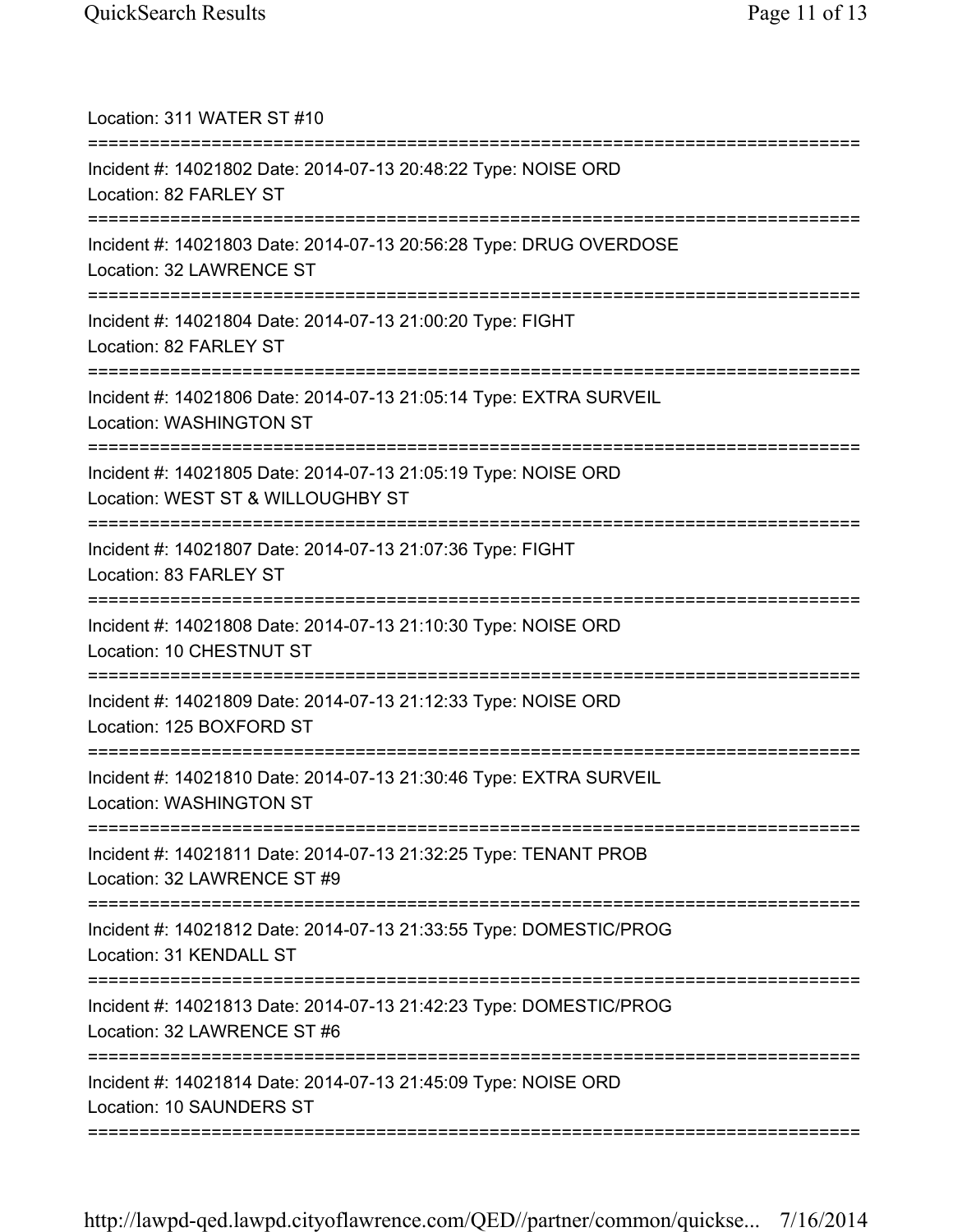| Incident #: 14021815 Date: 2014-07-13 21:51:18 Type: A&B PROG<br>Location: 9A SUMNER AV                                               |
|---------------------------------------------------------------------------------------------------------------------------------------|
| Incident #: 14021816 Date: 2014-07-13 21:57:03 Type: MEDIC SUPPORT<br>Location: HOLY FAMILY HOSPITAL/CARITAS / 38 MANCHESTER ST       |
| Incident #: 14021817 Date: 2014-07-13 21:59:26 Type: DOMESTIC/PROG<br>Location: 235 BROADWAY #2                                       |
| Incident #: 14021818 Date: 2014-07-13 22:04:48 Type: ALARM/BURG<br>Location: LAWRENCE GOLF / 233 WINTHROP AV                          |
| Incident #: 14021819 Date: 2014-07-13 22:12:59 Type: EXTRA SURVEIL<br>Location: WASHINGTON ST                                         |
| Incident #: 14021820 Date: 2014-07-13 22:18:07 Type: EXTRA SURVEIL<br>Location: SPRINGFIELD ST                                        |
| Incident #: 14021821 Date: 2014-07-13 22:26:58 Type: 209A/VIOLATION<br>Location: 90 LOWELL ST                                         |
| Incident #: 14021822 Date: 2014-07-13 22:47:54 Type: NOISE ORD<br>Location: 105 FOSTER ST FL 2<br>=================================== |
| Incident #: 14021823 Date: 2014-07-13 22:48:31 Type: SUICIDE ATTEMPT<br>Location: 99 SUMMER ST FL 1                                   |
| Incident #: 14021824 Date: 2014-07-13 22:51:40 Type: M/V STOP<br>Location: BRADFORD ST & FRANKLIN ST                                  |
| Incident #: 14021825 Date: 2014-07-13 23:05:08 Type: WARRANT SERVE<br>Location: 63 BELLEVUE ST                                        |
| Incident #: 14021826 Date: 2014-07-13 23:11:58 Type: MAL DAMAGE<br>Location: 139 S BROADWAY                                           |
| Incident #: 14021828 Date: 2014-07-13 23:21:59 Type: DISTURBANCE<br>Location: 40 SALEM ST FL 2                                        |
| Incident #: 14021827 Date: 2014-07-13 23:22:27 Type: RECOV/STOL/MV<br>Location: CANAL ST & UNION ST                                   |
|                                                                                                                                       |